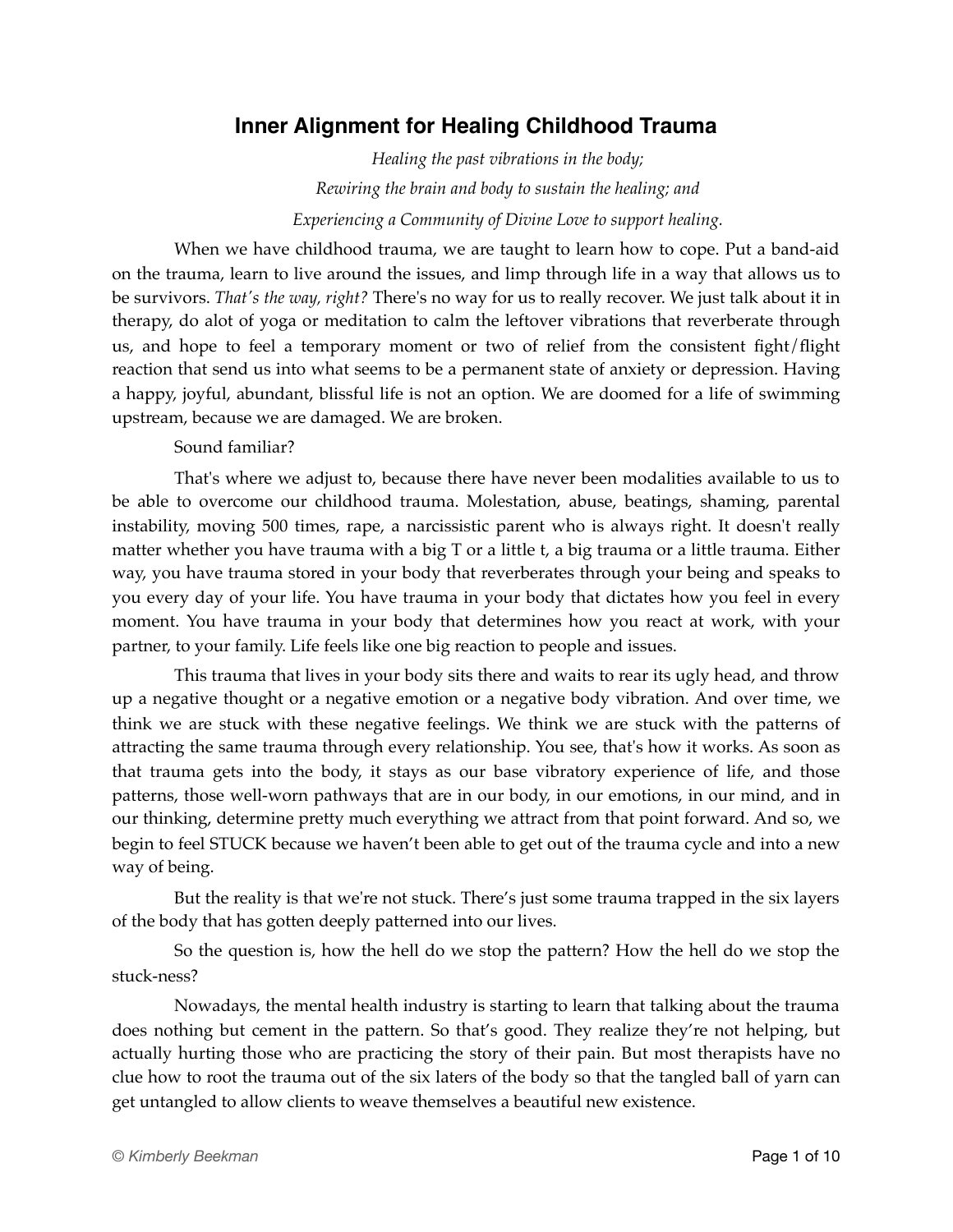How do we access the trauma and build a new experience of life? How do we shift it? There are three aspects of healing trauma. All of them actually happen at the same time:

**1-Heal the Trauma in the Body by accessing the Past**

**2-Rewire the Six Layers of the Body to Sustain the new healed vibrations.** 

**3-Hold Clients in a Container of Love.**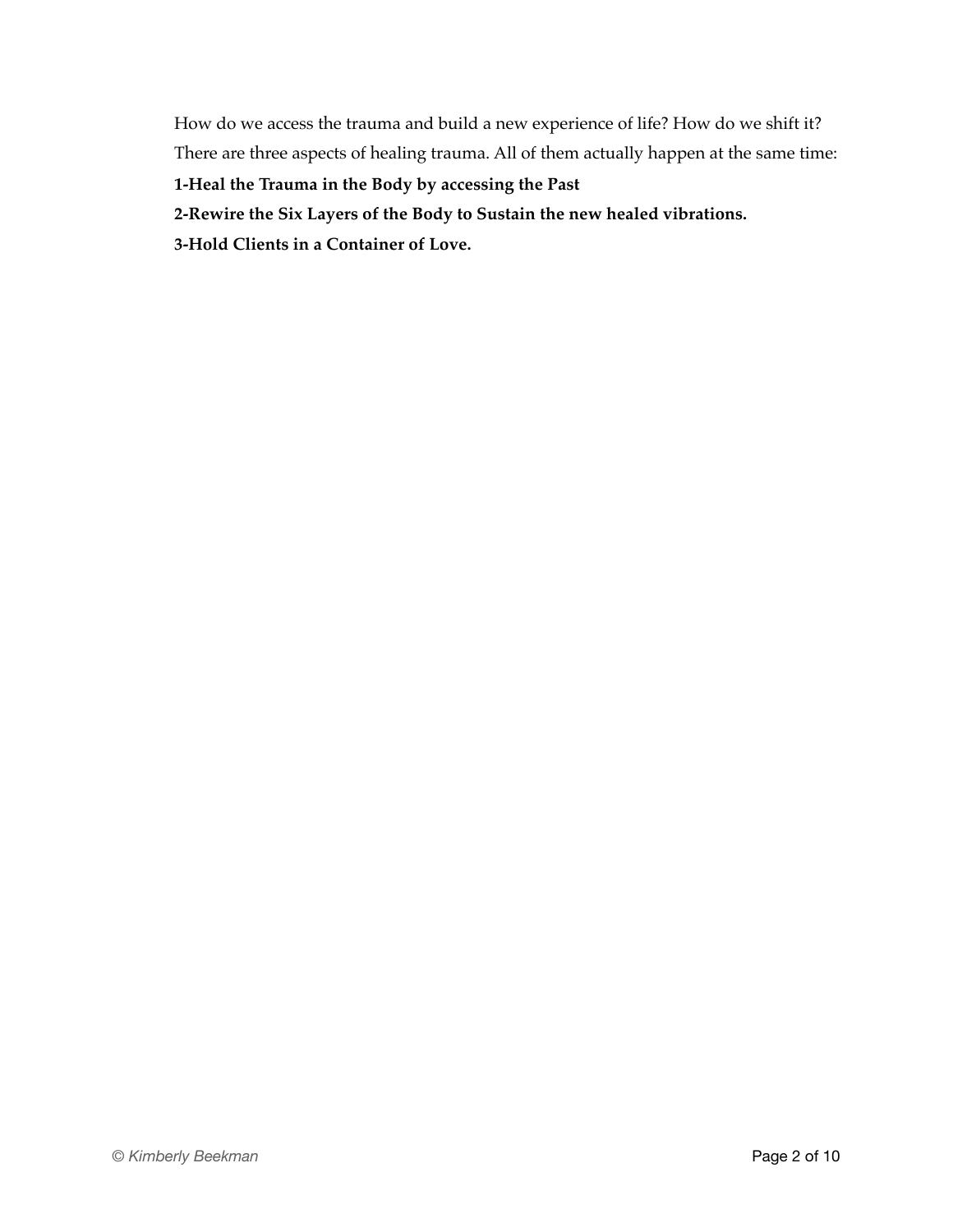### **Aspect 1: Heal the Trauma in the Body by Accessing the Past**

The first step is to root out that trauma that lives in the six layers of the body.

Most of us have some form of trauma. Little t trauma are "normal" life events—such as moving during teenage years; being made fun of; having two overworked, stressed-out parents. Big T Trauma life issues are abuse, accidents, neglect, rape.

When you're a child, most experiences come straight in through your body. Your body has a vibrational and physical experience of the situation. It immediately soaks in the experience, before emotions or thoughts are applied. Think about how children experience life. They explore experiences with big eyes, an open heart and full receptivity. They put the stick in their mouths, run for a hug without reservation, or throw the ball through the window with amazement. There's not alot of rational thought before doing things and experiencing of life. They are taking it all in. And when they do, they are building neural pathways in their brains, super fast, millions of new neural pathways. They are building their construct of how the world works. They aren't guarded and shut down like adults—thinking about an experience before actually experiencing it. Their brains and bodies go ALL-IN to every experience in life.

So, when children face a traumatic event, the same thing happens. They experience it through the body. Fully. They take it ALL in. **The impact of the trauma will go straight into the six layers of the body.**

And like gum in fabric, once the trauma is in there, it's not possible to just pluck it out.

You can't pluck it out for a few reasons. First, children don't have a mature, rational brain to process the trauma. (In fact, a healthy child's brain doesn't mature until their early 20s.) So the trauma stays deep within, frozen within the body for 20-40 years, wreaking all kinds of havoc on all six layers of the body, until the adult starts their trauma-healing journey. Second, they don't have the skills, self-awareness or maturity to process the trauma out of each layer of the body. It's like shattered glass has been smashed into their system. It's impossible to extract the shards of glass until you find the right tools to do so.

Because children don't have the cognitive ability (fully-formed prefrontal cortex) to process the trauma at a mental level, and they lack the self-awareness to process it at the emotional, spiritual, energetic and physical levels, the trauma gets frozen in the body. When the trauma freezes, it gets stored in a space in the body specific to the trauma. For example, if it is a safety issue, it's stored in the base of the torso or the legs. If it has to do with being loved, it's stored in the chest. If they were never able to speak their truth, it's stored in the neck. These frozen packets of trauma, *trauma packets*, will stay in that space FOR EVER.

The trauma packets are frozen at the age of the trauma. If the trauma occurred when the child was seven-years-old, then the the trauma packet is filled with seven-year-old thoughts, seven-year-old emotions, seven-year-old confusion and overwhelm. And in that packet lives a little seven-year-old girl, that separated from the wholeness of her Soul, and has been curled up in the corner of her bedroom since the moment of the trauma. This is NOT a metaphor. The entire trauma situation lives, unresolved, in the body and continues to give the six layers signals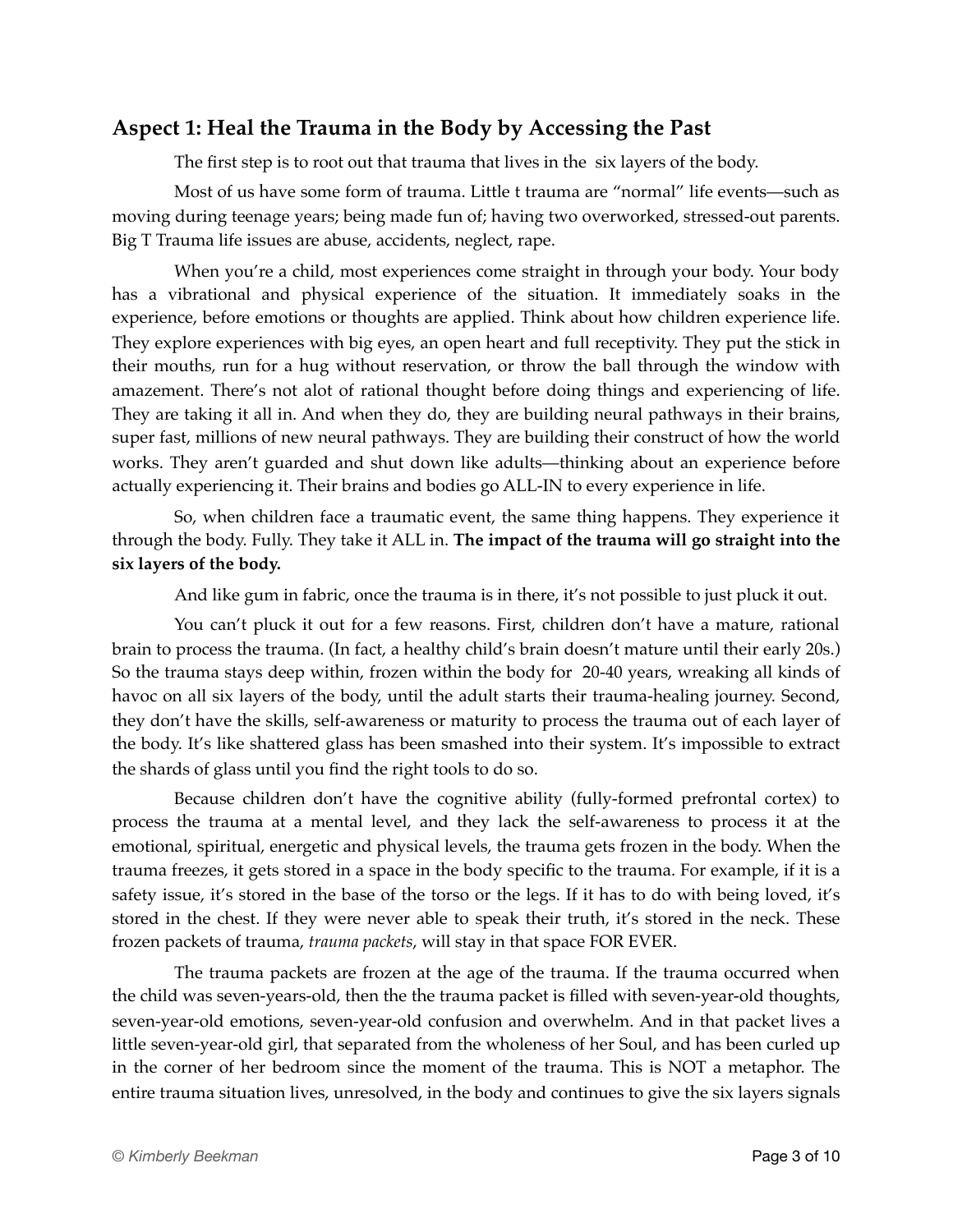that the trauma is still happening. Since the seven-year-old fragmented girl is frozen in the body, she remains scared, playing the scenario over and over like a broken record, because her seven-year-old consciousness can't get to the other side of the trauma. The reality is that the trauma actually IS still happening in the body. Because it's still happening to the seven-year-old, in the adult body, the adult's thoughts are filled with seven-year-old thoughts, emotions, vibrations, and experiences. There is a full-on fight/flight experience being kicked up to the adult's nervous system. The adult feels like she is under attack and is going to die…still…after 30 years.

You may be wondering … how do we heal this trauma in the body?

We access the trauma packet and facilitate healing for that seven-year-old, until that child:

- feels safe,
- has a deeper understanding of the situation,
- reconnects with the Divine and remembers her wholeness,
- feels more positive emotion,
- is empowered to handle these situations in the future, and
- is connected to her adult self in a way that she feels protected from that point forward.

Even though this trauma packet lives in the past, it exists in the body in the present moment, so it's possible to access the past vibrations, thoughts, memories, emotions where the trauma exists.

Since these vibrations live in the body, it cannot not be healed by the person's mind. This trauma needs to be healed where it started, where it is stored, in the body. Any attempt to work at it from the mental layer of the body—by analyzing it, role-playing it, hypothesizing the effect of it—is a moot point. Even if it provides momentary relief, it doesn't stick. The healing has to happen where the trauma lives. You can't pick up leaves from the top of a skyscraper. And you can't heal trauma through new thoughts in the mind.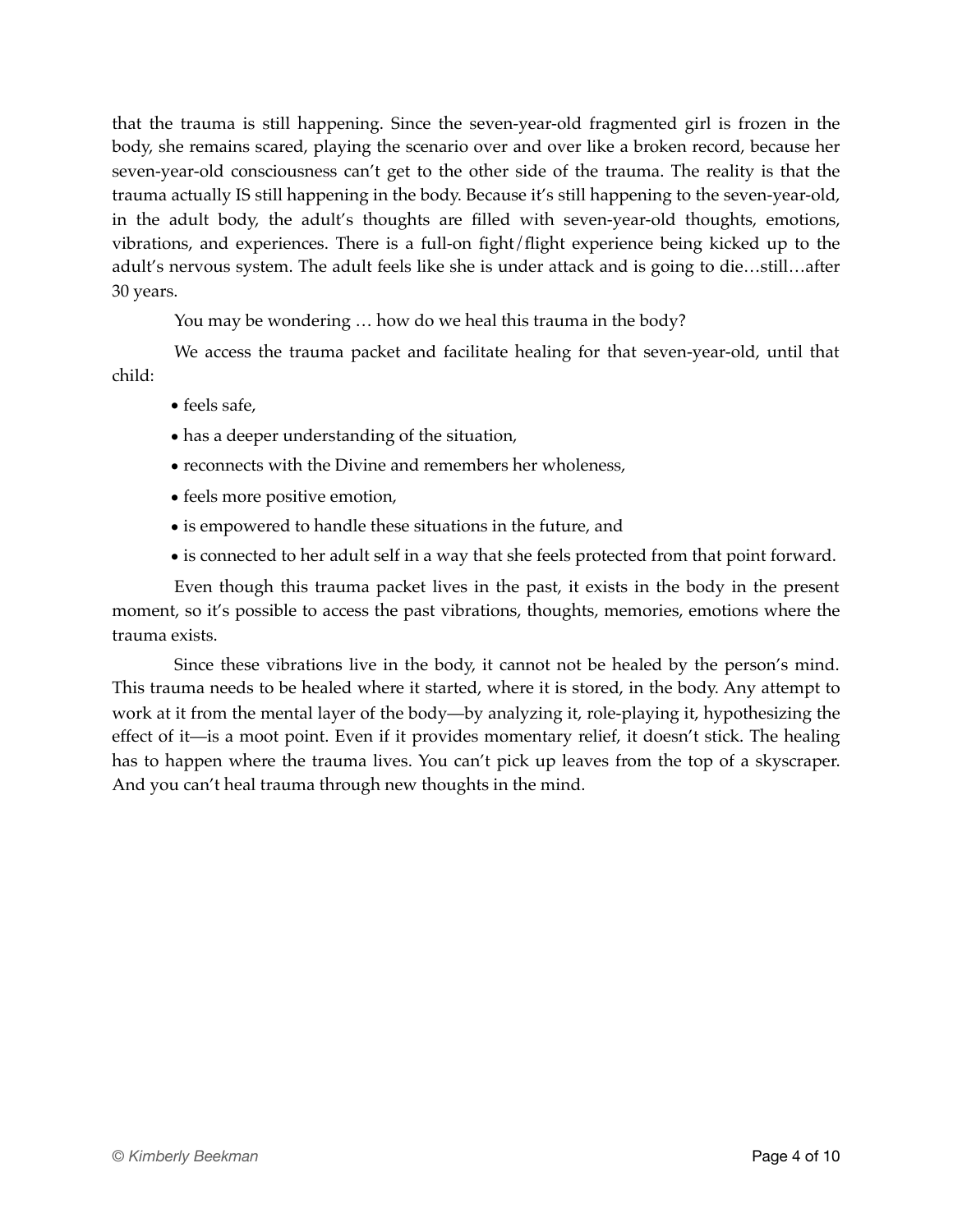## **Aspect 2: Rewire the Six-layered Body to Sustain Healing**

When trauma gets stored within us, it permeates through our being...throughout the six layers of the body.

Trauma gets wired into the brain, usually based in some form of unworthiness such as *not good enough*, *unlovable*, *not worthy of being heard*). The brain builds the neurosynaptic patterns created by the trauma packet. These brain synapses give off corresponding hormones and chemistry to support this wiring and signal the unworthiness feeling into the cells. The neurotransmitter receptors in the cells get organized to support the synapses in the brain so that this feeling can permeate through all systems of the body. So the brain, body chemistry and cells are all wired up in a way to support the brain wiring of trauma.

Now, if the brain was wired up with love and beauty as the basis, we'd be in good shape! We'd be conditioned to feel love, to see beauty and to attract beautiful love experiences from the Universe. But since many of us have some form of trauma that set up some flavor of unworthiness within us, our wiring is conditioned to feel "depression" or "anxiety" which are generic labels on negative vibrations of childhood trauma. Whether you feel depression or anxiety depends on how your six layers weaved the trauma into your body.

Trauma can show up in the six layers of the body as:

**Emotions** (anger, sadness, anxiety)

**Thoughts** (I am bad, not good enough, unworthy)

**Energetics** (unhooked/unsafe, heavy/inertia, fiery)

**Awareness**-disconnection (there's nothing greater than this dismal moment; I am my negativity)

**Spiritual**-disconnection (nothing and nobody has my back; there's no support from the Universe)

**Physical** (pain, isolation)

The trauma is a complex web of these thoughts, emotions, energetics, neurosynaptic wiring and chemistry, and spiritual disconnects that reverberate through the physical body. That's why modalities that target one or two layers of the body don't get to the root of the trauma. The root of the trauma is in the past, where all these layers intersect.

Our well-worn neural pathways in our brain set off a set of chemical reactions in the body that dictate how our bodies experience our life. For those of us with trauma, our brains and bodies are wired up to support the continuous repetition of the trauma packet that we stored many years ago. Since our body is built based on the trauma, or set of traumas, that we experienced in those early years of life, this is our operating system until we rewire the system.

Our stored trauma packets—which happened in the past, but live actively in the present through our body memory—act as the gift that keeps on giving, because it continues to give off those same vibrations every single day. The old vibrations speak loudly to our nervous system, and our nervous system continues to respond to the well-wired-in trauma experience.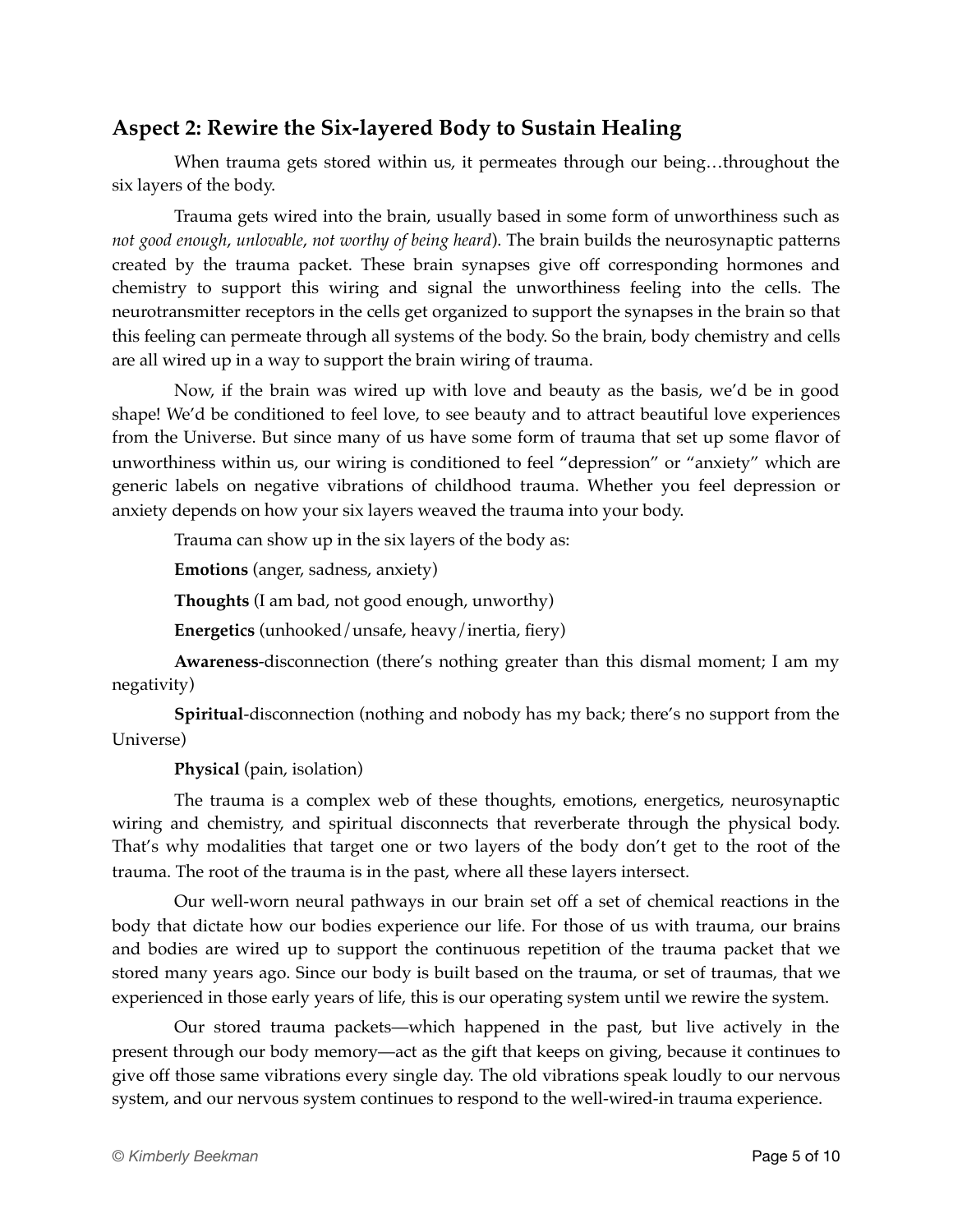For example:

It's unsafe in my childhood home, so my brain wired in a deep feeling of unsafe. I think thoughts about how nobody is here to support me. I say there is no God or Universe to provide for me. I feel a constant state of anxiety. And I spend the rest of my life trying to create safety externally, through my job or my marriage. Yet, I continuously feel like my life will fall apart at any moment, just like I felt when I was little. Because I feel this way, through Law of Attraction, I continue to attract situations where I feel unsafe.

Or I don't feel loved growing up. I wired in thoughts about how nobody has or will ever love me. God doesn't love me. I can't see myself beyond this unlovableness. So I spend my entire life scanning the world for who loves me, who doesn't love me, and then acting in a way to try and get the love that I need, so I don't die. But the very act of doing so keeps love at bay (because through Law of Attraction, I can't sustain love and keep it in my life). So I end up feeling perpetually alone with deep grief and anxiety.

These trauma patterns, these neural pathways, these thoughts and emotions and vibrations, and the chemistry of our body, are all set up from a very early age and reinforced every day of our lives. So once you get into those trauma packets, and begin to rework them for that seven-year-old (Aspect #1), you give that part of you (that feels usafe) the safety she always needed in the past. You give the seven-year-old the higher perspective. Since the Divine showed up for the healing, she begins to feel that the Divine has been with her all along. She feels more empowered to handle life. She feels connected to her adult self. She feels SAFE again. And this reverberates through her being.

BUT…If this person doesn't practice these new vibrations of SAFETY consistently over the next two months, her body won't be able to sustain this feeling of safety even if she has healed it in the past. Why? Because she didn't wire it into her brain, body chemistry, neurotransmitter receptors, emotions, thoughts….

You can learn something new, building new neural pathways in the brain, and feel really good after an AHA moment or healing experience. But, after three days, if these new pathways are not fortified, and practiced consistently, the new neural pathways will truncate and you will feel the same way you always have. We need to rewire all six layers of the body consistently over two months if we want to FEEL HEALED.

So once a few trauma packets are healed, a few layers of the onion are peeled away and cleaned up, the person needs to hold this new vibration for at least 2 months. Consistently. So it can get wired in. This leads us to the next very important aspect of healing: a supportive community that can hold the vibrations of love, safety, accountability, Divine connection.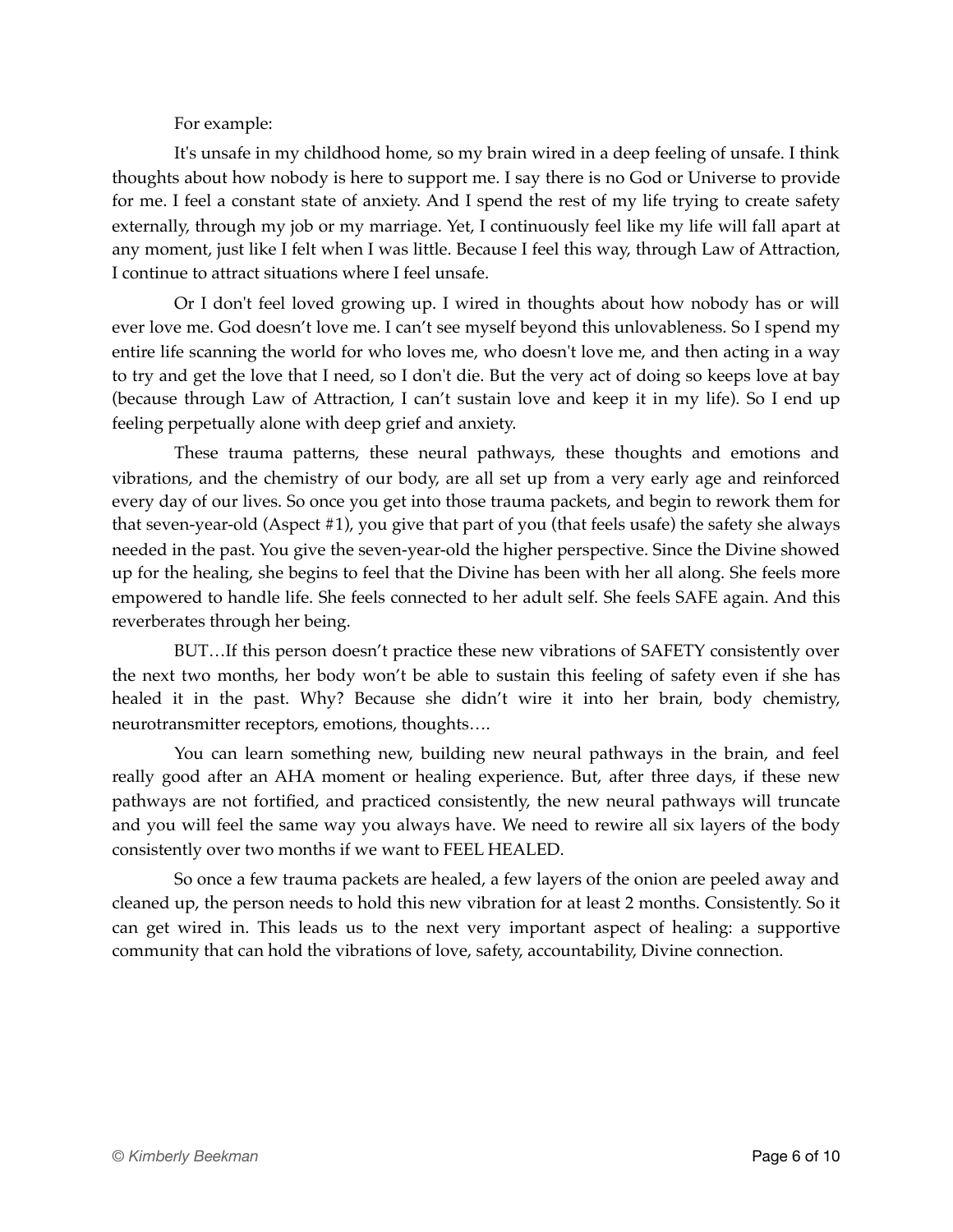## **Aspect 3: Hold a Consistent Container of LOVE**

Once she has healed the past (her seven-year-old), her rewiring needs to be supported by a ridiculously supportive and loving community.

She needs to be held in a container of love, where this reality of that Safety actually exists. If she is trying to rewire herself to: "I'm safe and I'm loved, and I can screw up, and my failure doesn't mean the death of me in a community," then you need a community where she can feel safe, where she can get support; where the egos don't run the show, and the soul and the heart and love are the basis for all interactions. The only way to be aligned with the soul is to live in a vibration that's aligned with the soul.

She needs a team of loving people to check in with. Who can see her soul even when she can't. Who will forgive her if she screws up. Who will be messy humans with her, and laugh about it. Who will remind her of the Divine Plan when she's stuck in negativity.

Most of us are not wired up that way. Most of us are wired up so that the ego, the mind, determines everything. Once that gets shifted, then living in the heart, and having a supportive community of the heart, is critical. Not a community where everybody's trying to one-up each other. Not a community where you're getting judged because you say something stupid. Not a community where how you look or present yourself is important. Not a community where your success determines how important you are. We are talking about a community where the soul runs paramount, where the soul determines love, where love is just a given. It's the basis.

Most of us with childhood trauma grew up in some level of a disjointed parental environment, or a disjointed school environment. Parents who aren't capable of love or support or really providing the foundation of safety exist everywhere. It exists somewhere in our history, which made our foundation super shaky. So let's say we clean up all that trauma, and we start thinking and having emotions that are based in a more positive space. If we don't have an environment that supports that space, it's going to be really hard to ground that new wiring into our reality, right? If we are surrounded by lots of egos and separation, it's going to be really hard to exist in the world feeling safe and loved, and being able to emanate that safety and love. It'll be impossible to sustain, really.

An ongoing loving, supportive environment is critical, so that we can know that that exists, so that we can operate with love as our anchor, as our basis. Because, chances are, when we get all this cleaned up, we still have to operate in a world ruled by the ego, in a world ruled by a lot of other broken people, in a world where things don't really make sense to the soul.

We must provide a Container of Love for those who are healing so they can rebuild every layer of the body with safety, worthiness, kindness, love, truth, beauty.

Here's what it means to hold the container of Love:

First, you must heal much of your own childhood trauma before helping others heal. You can't see the issues if you have the same blind spots of disempowerment, fear, unworthiness, etc.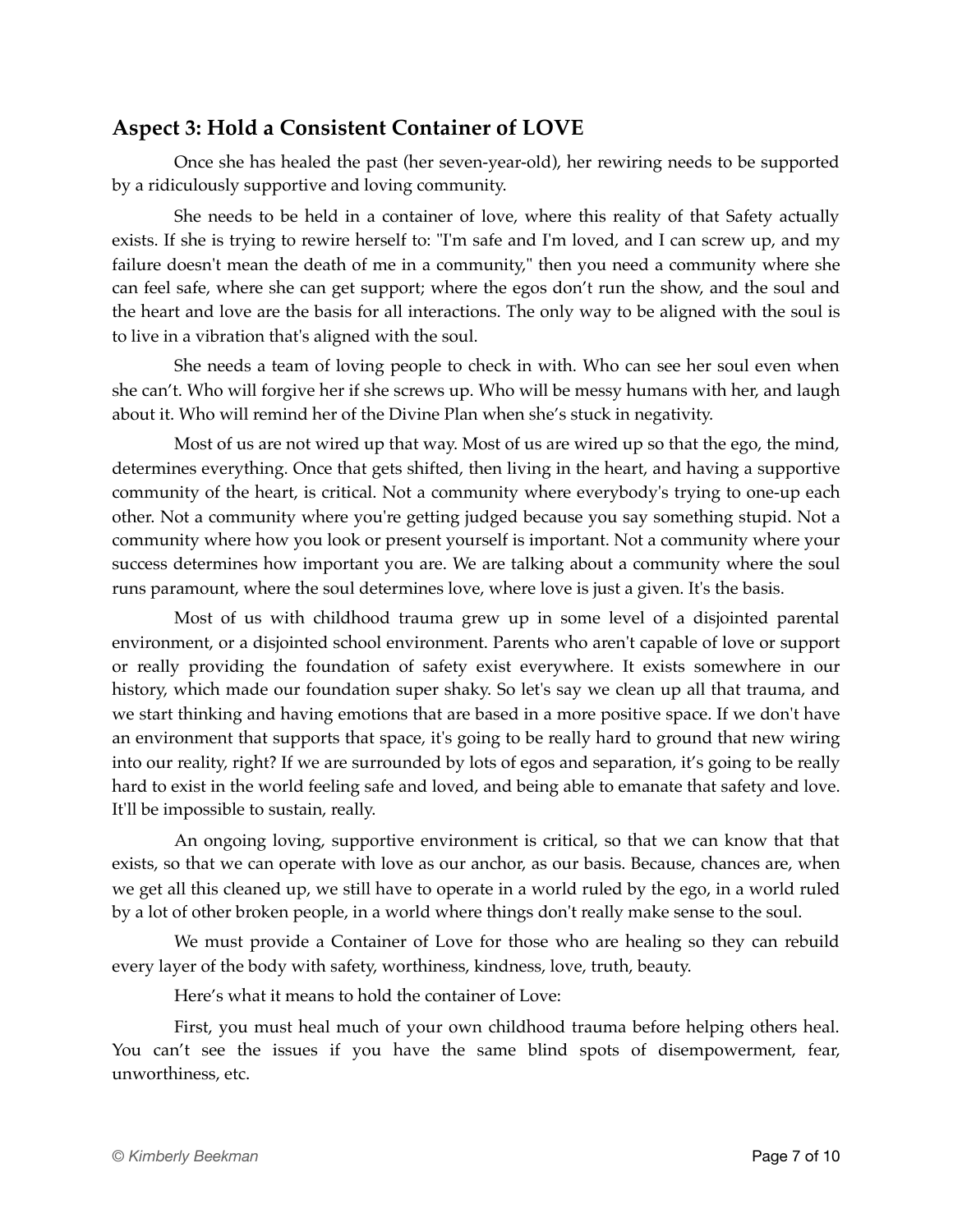Clean up your own attachments to scarcity, victimization; the Ego need for safety, outer love, sex, power; the need for others to give you your value or worthiness. Otherwise, you will create a community that mirrors your unmet issues and needs.

See the potential of others' Soul even when they are playing out their ego's shadow with you. Meet them in love / 5 D when they can only play in fear / 3D.

Encourage others with fire and motivation and inspiration without expectation, frustration, judgement.

Celebrate who they are, their micro-shifts. Mirror their Soul qualities.

Show up in unexpected ways that demonstrate authentic, heartfelt love. Non-sterile, non-mechanical acts of love.

Be responsive so they know you care.

Reparent them so they can feel what it's like to receive the teaching, love and growth they never got. Role model love with boundaries, to separate boundaries from the withholding of love. As you reparent them with love, they learn to self-parent using the way you treated them. Show up the way their parents never did, but do so bringing God's love, not your own personal ego-love that's based in ego attachment and can create confusion.

Be humble. Model cleaning up failures when you lose love and dip into 3D. Demonstrate how to be imperfect. Acknowledge your own work on the path. Apologize when you mess up. Honor and teach from your own failures so they learn that they can fail and clean it up too. Fall on your face and clean it up. There is not enough of this in the spiritual world. People will learn more from your processed failures than they will from your telling them how to do life.

Teach inductively, like a patient parent rooting for them to get the understanding themselves. If they do, it will be more meaningful. Give them the time they need and the nuggets they need to put it together on their own so they can have the AHA they need for it to stick forever.

Show them how deeply you can forgive them. And as a team, you forgive each other, not because you spiritually bypass, but because you know that there was a soul underneath the ego that made the error.

Put into practice that only love is real. The rest is a play, a lesson game. It's not as serious as it looks. If it doesn't feel good, it's fear. If it feels like love, follow that. The rest is the wayward ego searching for temporary satisfaction.

Teach them how to deal with interference energy so they don't get caught up in energetic waves based in illusion.

Uphold value. The value of your time. Their time. Money.

Be brave enough to hold the group sessions in love and safety. Redirect a client when they start to dump emotions so that others know that this is a no-dumping zone. Ask for them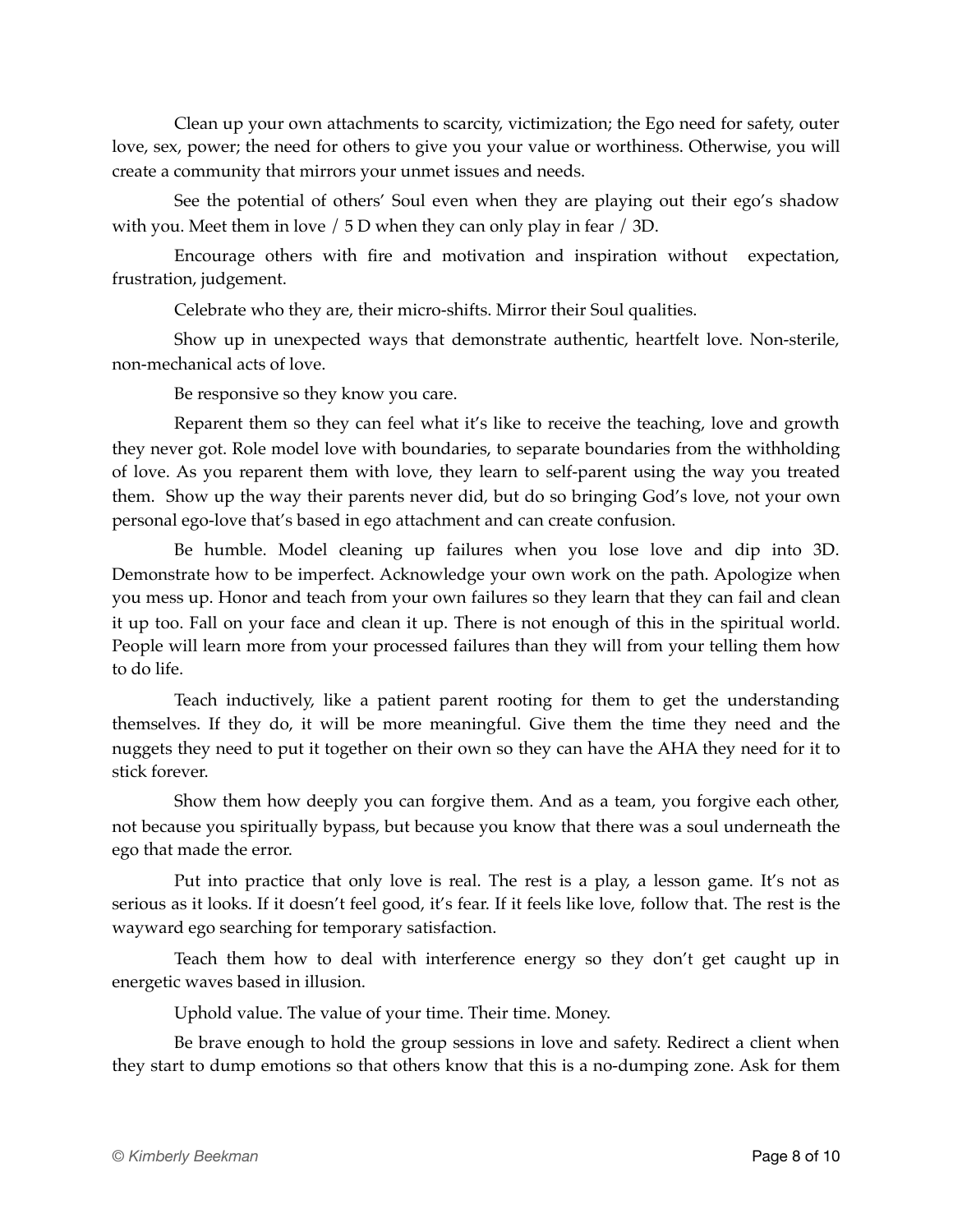to process before bringing to a group. Be willing to talk about hard things and struggles. Teach others in the group to send God to the rescue…not carry the burden.

Do spiritual practices and visioning together. Hold space for each other with the Divine Consciousness as the Center (vs ego and personalities).